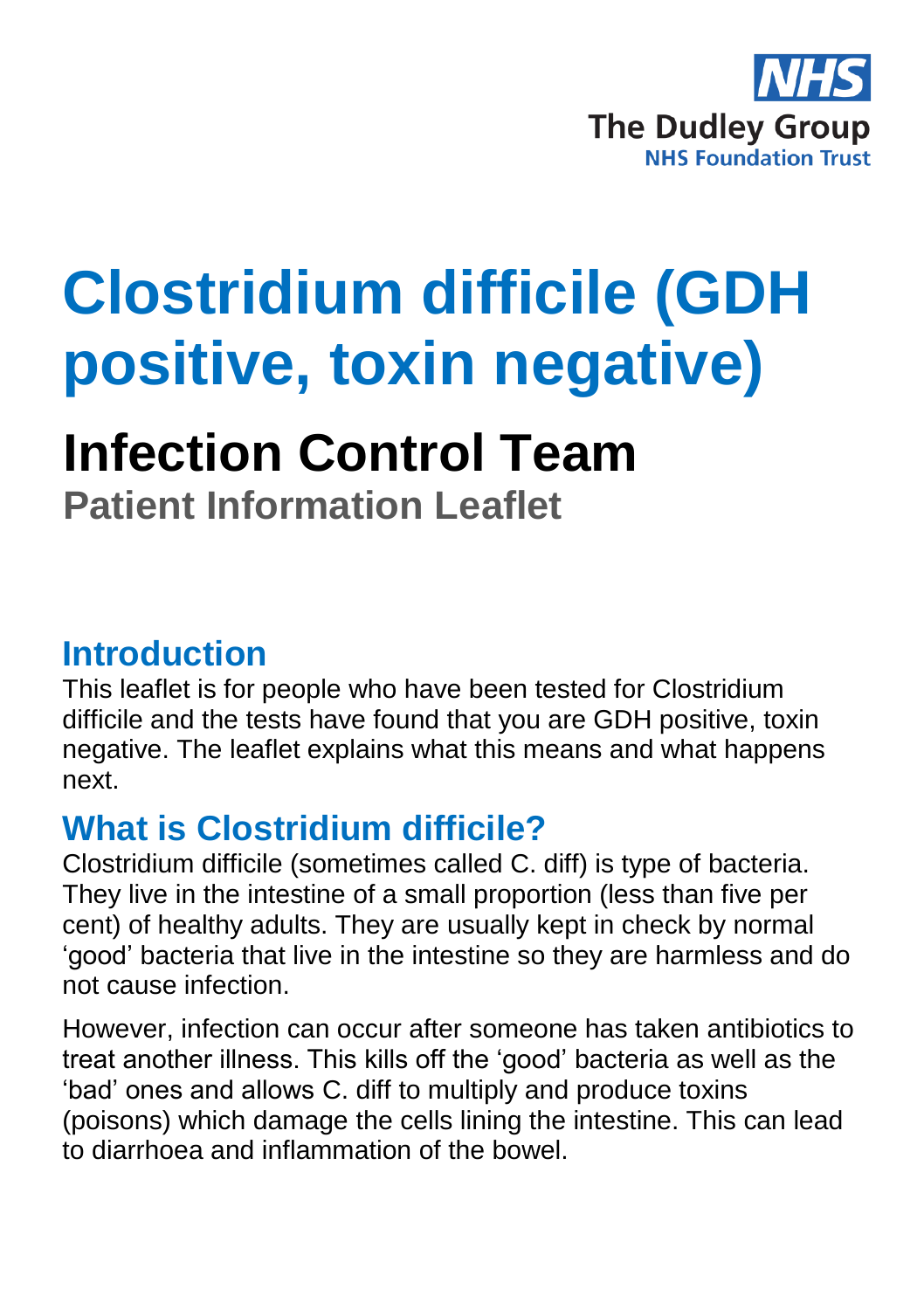# **How do I know if I have a C. diff infection***?*

A sample of diarrhoea is sent to the hospital laboratory where the diagnosis can be confirmed. The laboratory carries out various tests.

The Department of Health has recommended a two stage testing process:

#### **Stage one – to test if you have C. diff in your bowel**

Stage one of these tests looks for a chemical called glutamate dehydrogenase (GDH). If this is found in your sample, this means that you have C. diff in your bowel and the result is therefore called 'GDH positive'.

#### **Stage two – to test if it is causing you an infection**

Stage two tests are carried out on all GDH positive samples, to see if there are any toxins in the sample. These toxins show that C. diff is causing an infection.

#### **Your result**

Our tests have shown that your sample is GDH positive but you do not have toxins present – your sample is **GDH positive, toxin negative**. This means you have C. diff in your bowel but do not have a C. diff infection.

#### **What does this mean for me?**

The diarrhoea you are experiencing is probably due to other causes, such as antibiotics. Your doctor will review your medication and make any necessary changes as sometimes antibiotics can cause the C. diff bacteria to start producing toxins.

The majority of patients do not need treatment if they have a GDH positive, toxin negative result. However, if your symptoms are very severe, your doctor may decide to give you treatment.

It is important to drink plenty whilst you have diarrhoea to stop yourself becoming dehydrated.

If your diarrhoea continues, we may need to test further samples.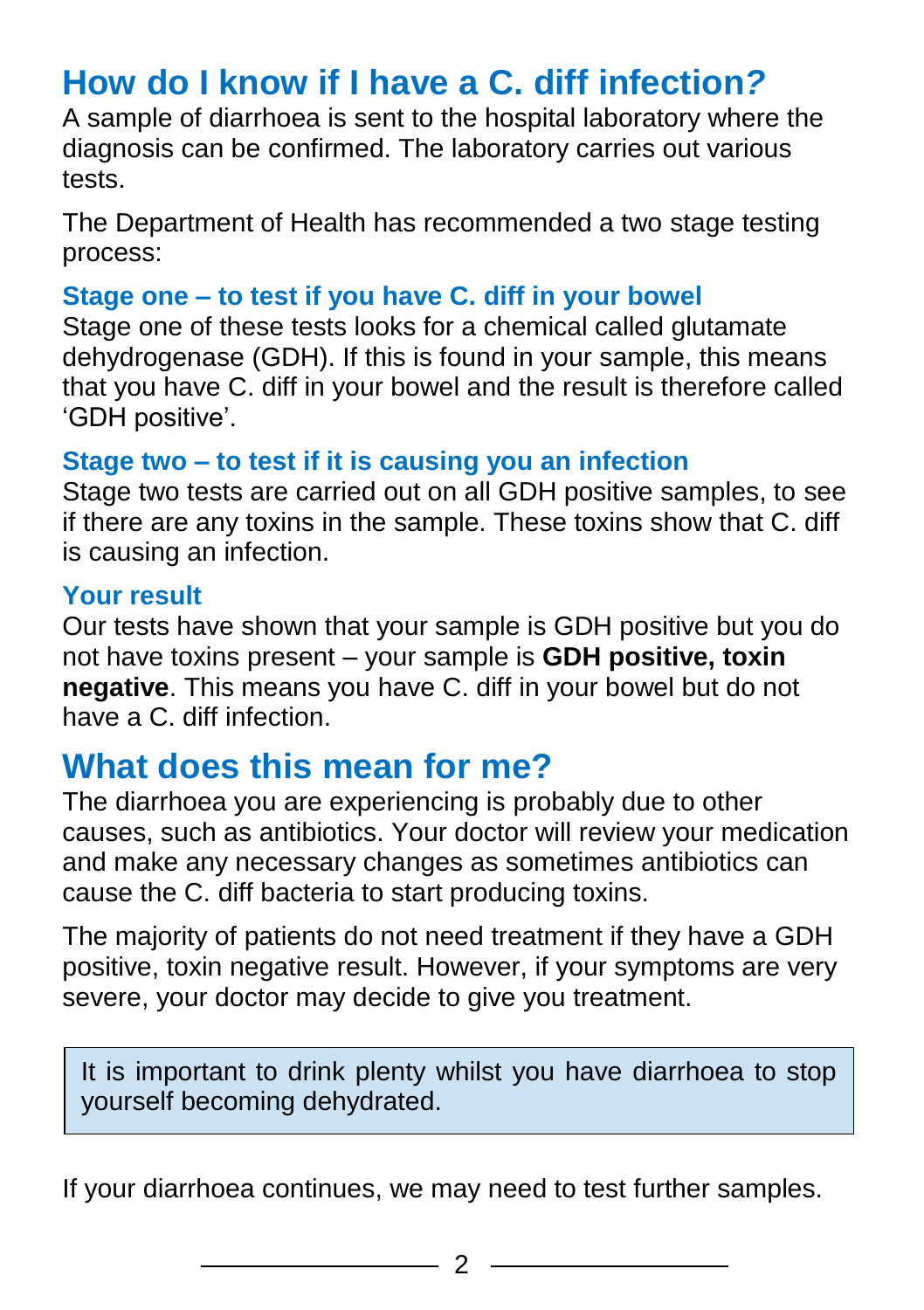# **What else should I do?**

Although you do not have a C. diff infection, it is still possible for the bacteria present in your bowel to spread to other people.

C. diff bacteria come out in stools in the form of spores. Someone with C. diff excretes large numbers of spores which can live in the environment for a long time. These spores contaminate the surfaces and equipment surrounding patients such as lockers, commodes and bedpans.

These areas can be a source of infection for other patients, if they touch these surfaces and then touch their nose or mouth. The risk of infection increases when patients have diarrhoea and bathrooms and toilets are shared.

C. diff bacteria can be spread from one person to another by poor hand hygiene (not enough hand washing).

To avoid the spread of the bacteria, strict hygiene measures and thorough cleaning is essential.

**Washing your hands using soap and water is extremely important.** 

**Alcohol hand sanitiser does not kill the C. diff bacteria.**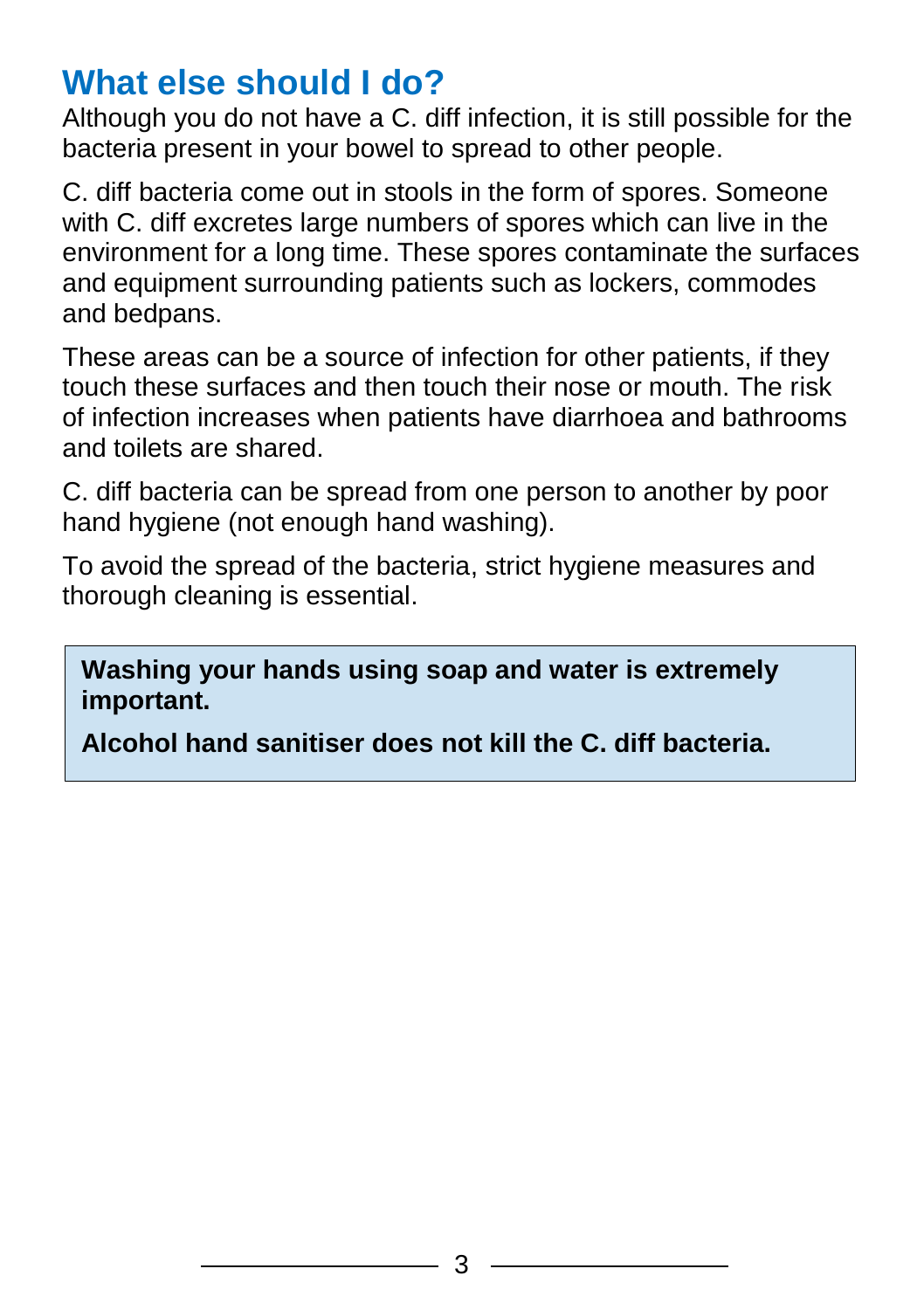# **Can I have visitors?**

Yes, however, your family and friends should protect themselves when they are visiting you by:

- Washing their hands with soap and water:
	- o when leaving your room
	- $\circ$  after using the toilet
	- o before eating and before preparing food
- Not visiting if they are unwell or have recently had diarrhoea.
- Not sitting on hospital beds when visiting.
- Observing any restrictions that are in place as these help us to make sure the ward is cleaned thoroughly throughout the day.

Visitors do not need to wear gloves and aprons when visiting unless they are caring for you.

# **What do I need to do at home?**

If you are well, having a GDH positive, toxin negative result will not stop you from going home.

It is important you tell your GP or healthcare provider of the GDH positive, toxin negative result when you see them in the future, especially if you receive antibiotic treatment.

We will also tell your GP about your GDH positive, toxin negative result.

#### **General good hygiene precautions**

It is sensible to be very hygienic when you are at home, even if you do not have an infection. Wash your hands with soap and water after using the toilet, before preparing food and before eating. Keep bathrooms, showers and toilets, including taps, toilet doors and toilet flush handles clean.

Do not share personal hygiene items, such as toothbrushes and towels, with other family members.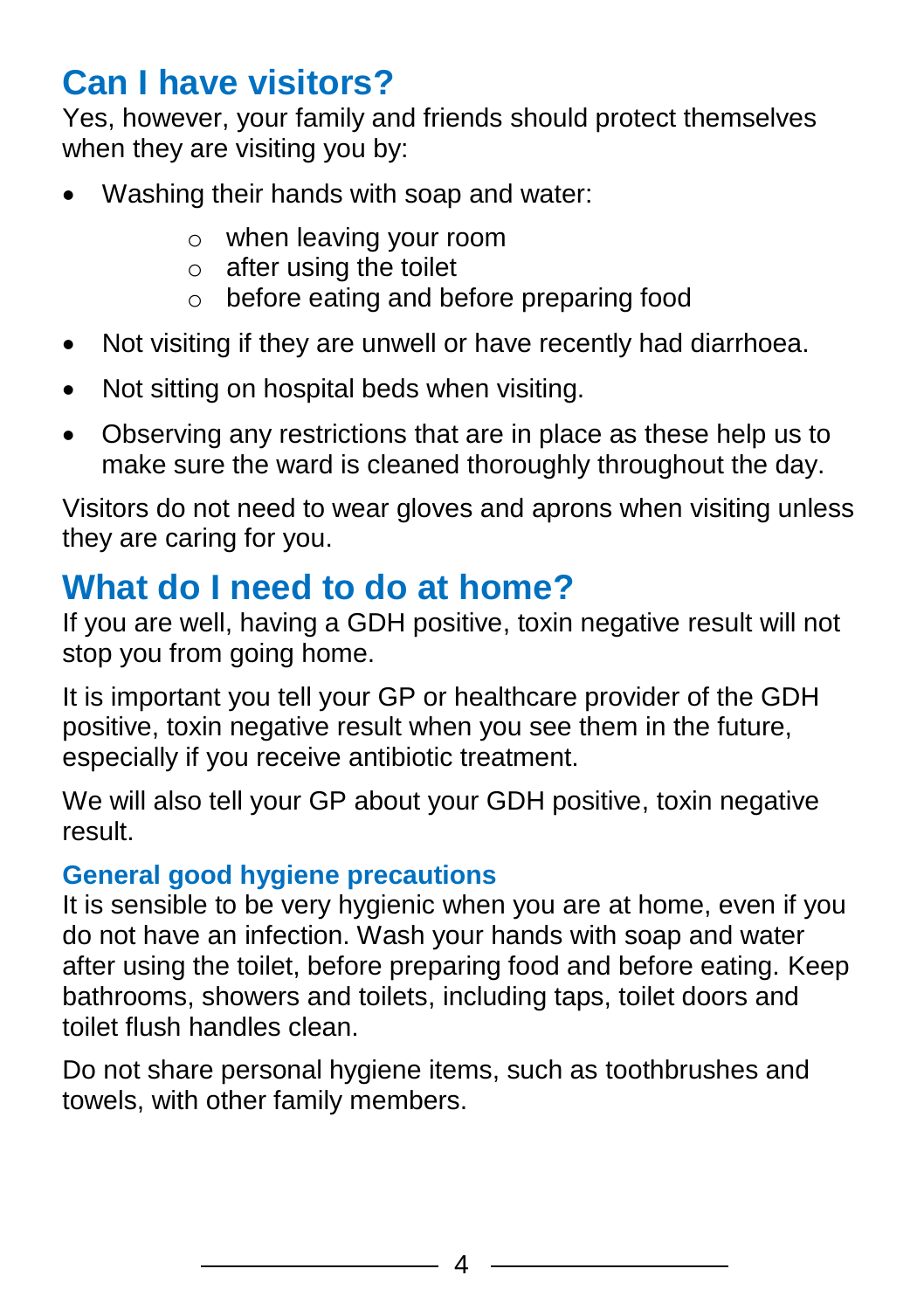## **If I am worried – who can I talk to?**

If you want to discuss C. diff further, you can talk to:

- Your medical team
- The Infection Control Team on 01384 244174 (9am to 5pm, Monday to Friday)

#### **Reference**

Department of Health (2012). U*pdated guidance on the diagnosis and reporting of clostridium difficile.* London: DH publications. Available at:

[https://www.gov.uk/government/uploads/system/uploads/attachment](https://www.gov.uk/government/uploads/system/uploads/attachment_data/file/215135/dh_133016.pdf) [\\_data/file/215135/dh\\_133016.pdf](https://www.gov.uk/government/uploads/system/uploads/attachment_data/file/215135/dh_133016.pdf)

If you have any questions, or if there is anything you do not understand about this leaflet, please contact:

Infection Control Team on 01384 244174 (8.30am to 5pm, Monday to Friday)

Russells Hall Hospital switchboard number: 01384 456111

#### **This leaflet can be downloaded or printed from:**

http://dgft.nhs.uk/patients-and-visitors/patient-information-leaflets/

If you have any feedback on this patient information leaflet, please email dgft.patient.information@nhs.net